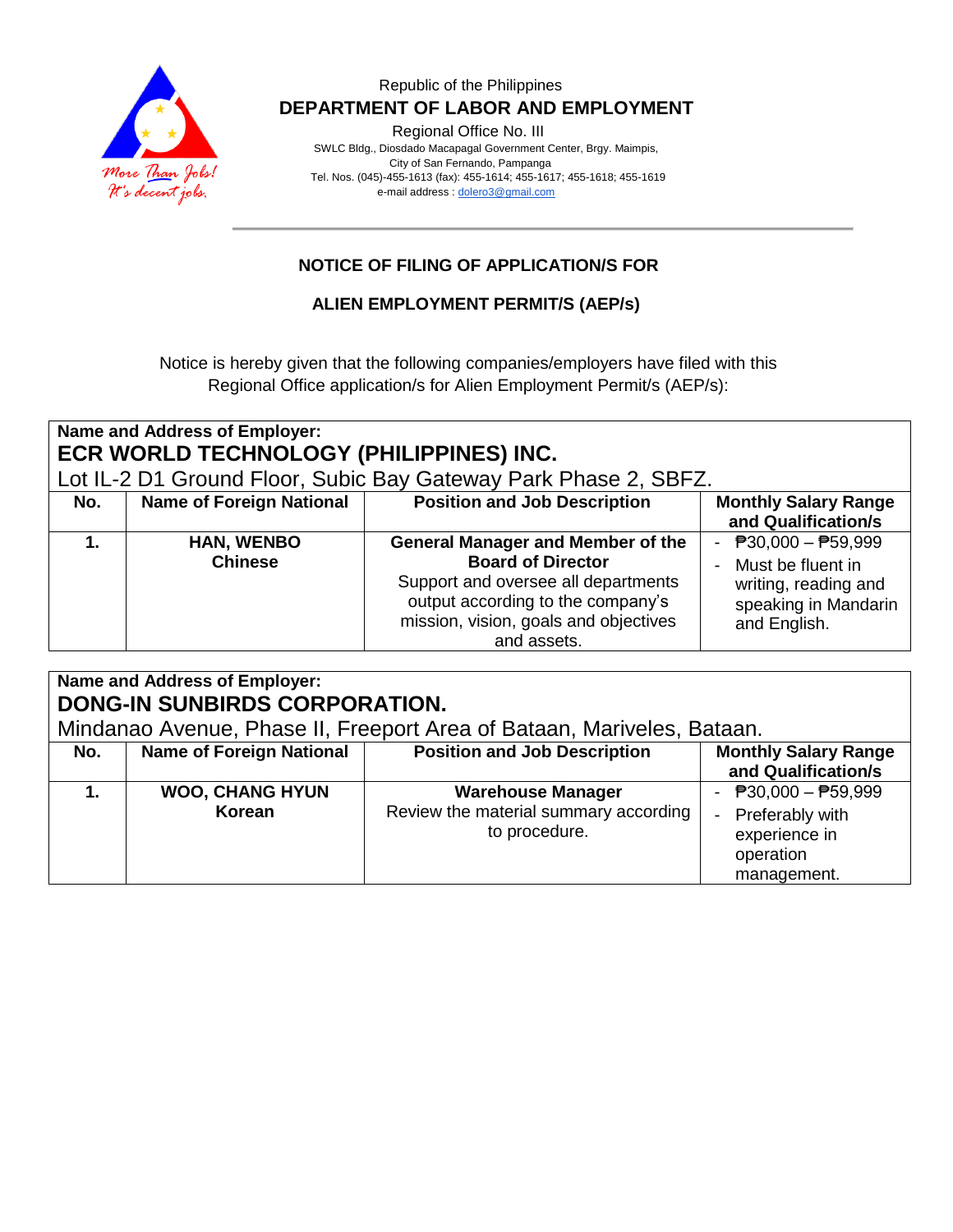

#### Republic of the Philippines  **DEPARTMENT OF LABOR AND EMPLOYMENT**

Regional Office No. III

 SWLC Bldg., Diosdado Macapagal Government Center, Brgy. Maimpis, City of San Fernando, Pampanga Tel. Nos. (045)-455-1613 (fax): 455-1614; 455-1617; 455-1618; 455-1619 e-mail address [: dolero3@gmail.com](mailto:dolero3@gmail.com)

# **Name and Address of Employer: OB OPTIMA BUILDERS CONSTRUCTION CORPORATION.**

GN Power Dinginin, Alas-Asin, Mariveles, Bataan.

| No. | <b>Name of Foreign National</b>      | <b>Position and Job Description</b>                                                                                                | <b>Monthly Salary Range</b><br>and Qualification/s                                                          |
|-----|--------------------------------------|------------------------------------------------------------------------------------------------------------------------------------|-------------------------------------------------------------------------------------------------------------|
|     | <b>PENG, CHENG</b><br><b>Chinese</b> | <b>General Maintenance Supervisor</b><br>Inspecting facilities periodically to<br>determine problems and necessary<br>maintenance. | - $P30,000 - P59,999$<br>Must know how to<br>speak Mandarin and<br>interpret Chinese<br>technical drawings. |

## **Name and Address of Employer: SWISSPRIME INTERNATIONAL CORP.**

Blk 3 Lot 20 Quezon Road San Isidro San Simon, Pampanga.

| No. | <b>Name of Foreign National</b> | <b>Position and Job Description</b>        | <b>Monthly Salary Range</b>                                                |
|-----|---------------------------------|--------------------------------------------|----------------------------------------------------------------------------|
|     |                                 |                                            | and Qualification/s                                                        |
| 1.  | LIU, GUIZHOU                    | <b>Customer Service Representative</b>     | - $P30,000 - P59,999$                                                      |
|     | <b>Chinese</b>                  | Manage large amounts of incoming<br>calls. | Level preferably with<br>customer service<br>Fluent in<br>Mandarin/English |
| 2.  | <b>XIE, XIAOQIANG</b>           | <b>Customer Service Representative</b>     | $\overline{P}30,000 - \overline{P}59,999$                                  |
|     | <b>Chinese</b>                  | Manage large amounts of incoming<br>calls. | Level preferably with<br>customer service<br>Fluent in<br>Mandarin/English |
| 3.  | LIU, BINYUAN                    | <b>Customer Service Representative</b>     | $\overline{P}30,000 - \overline{P}59,999$                                  |
|     | <b>Chinese</b>                  | Manage large amounts of incoming<br>calls. | Level preferably with<br>customer service<br>Fluent in<br>Mandarin/English |
| 4.  | <b>WU, WENJIE</b>               | <b>Customer Service Representative</b>     | $\overline{P}30,000 - \overline{P}59,999$                                  |
|     | <b>Chinese</b>                  | Manage large amounts of incoming<br>calls. | Level preferably with<br>customer service<br>Fluent in<br>Mandarin/English |
| 5.  | <b>WU, WEIMING</b>              | <b>Customer Service Representative</b>     | $\overline{P}30,000 - P59,999$                                             |
|     | <b>Chinese</b>                  | Manage large amounts of incoming<br>calls. | Level preferably with<br>customer service<br>Fluent in<br>Mandarin/English |